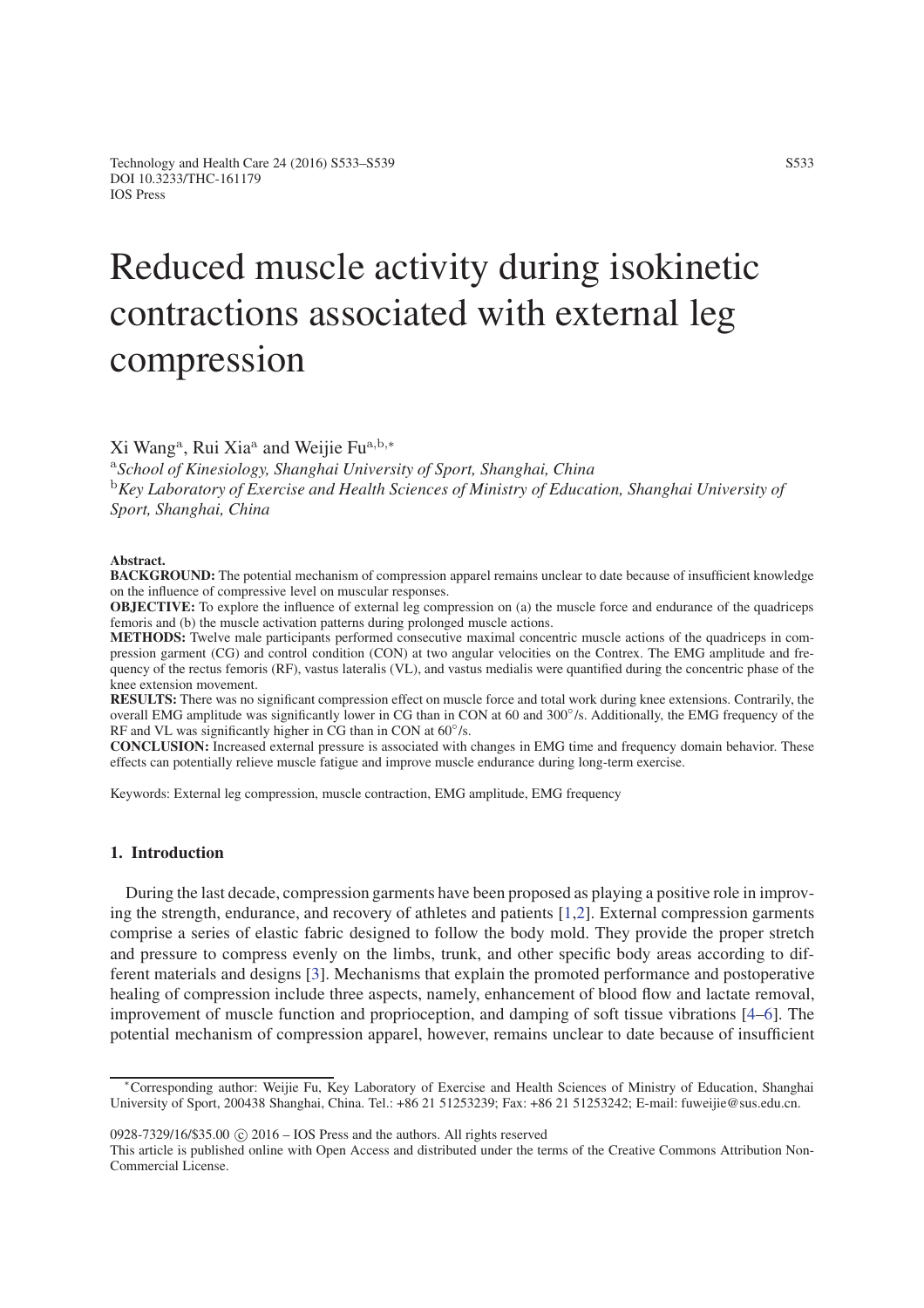knowledge on the influence of compressive level on muscular responses. Moreover, some publications demonstrate the benefits of compression, but other studies do not support the positive effects claimed by manufacturers of compression apparel [\[7](#page-6-5)[,8\]](#page-6-6).

Surface electromyography has been widely applied to examine and evaluate muscular activition in the research area of medical science [\[9\]](#page-6-7). The amplitude and frequency domains of electromyographic (EMG) signal patterns reflect electrical activity changes, motor unit recruitment, and conduction velocity of the active muscle fiber membrane during movement [\[10\]](#page-6-8). A majority of current EMG studies on compressive apparel focused on the relationship between varying intramuscular pressure and muscle reactions [\[11,](#page-6-9)[12\]](#page-6-10). Previous results indicated that compression definitely increases intramuscular pressure [\[12\]](#page-6-10). However, the mechanism by which increased intramuscular pressure affects EMG time and frequency domain behavior during long-duration muscle actions has yet to be elucidated.

The purpose of this study aims to explore the influence of compression on (a) the muscle force and endurance of the quadriceps femoris by using a dynamometer and (b) the EMG amplitude and mean power frequency of the rectus femoris (RF), vastus lateralis (VL), and vastus medialis (VM) during repeated concentric muscle actions of the dominant leg. This study was also considered to serve as a reference to improving the design and applications of compression garments.

# 2. Methods

## *2.1. Participants*

Twelve healthy athletes (gender: male; age:  $21.2 \pm 1.4$  years; weight:  $67.1 \pm 6.4$  kg; height: 177.5 *±* 4.8 cm) in the sport of track and field were recruited for this experiment. The inclusion criterion for participants was the absence of musculoskeletal injuries of the lower extremity 6 months prior to testing. Potential participants with a history of significant lower limb problems or systemic or neurological disorders were excluded from the study diagnosed by an orthopaedist. Each participant signed an informed consent approved by the local ethics committee.

### *2.2. Isokinetic tests*

The participants completed strength testing with one of two randomly selected compression conditions (CG or CON) during each visit. A period of 48-hour rest was required between the two visits. Muscular force was generated by voluntary contractions measured with the calibrated Contrex isokinetic system. They were allowed to familiarize themselves with the strength testing equipment. A 5 min, low-resistance warm-up on the Contrex was completed at the outset. During the isokinetic tests, the participants performed one set of 25 consecutive maximal concentric muscle actions of the quadriceps at randomly ordered angular velocities of 60 and 300◦/s on the Contrex. A 15 min rest period was required between two velocities. The EMG and position signals were exported synchronously with DasyLab 8.0 software and a data collection system.

#### *2.3. Devices*

An isokinetic dynamometer was used to measure the isometric and isokinetic strengths of the quadriceps. The structure and manipulation of the Contrex system were similar to that in the Biodex system.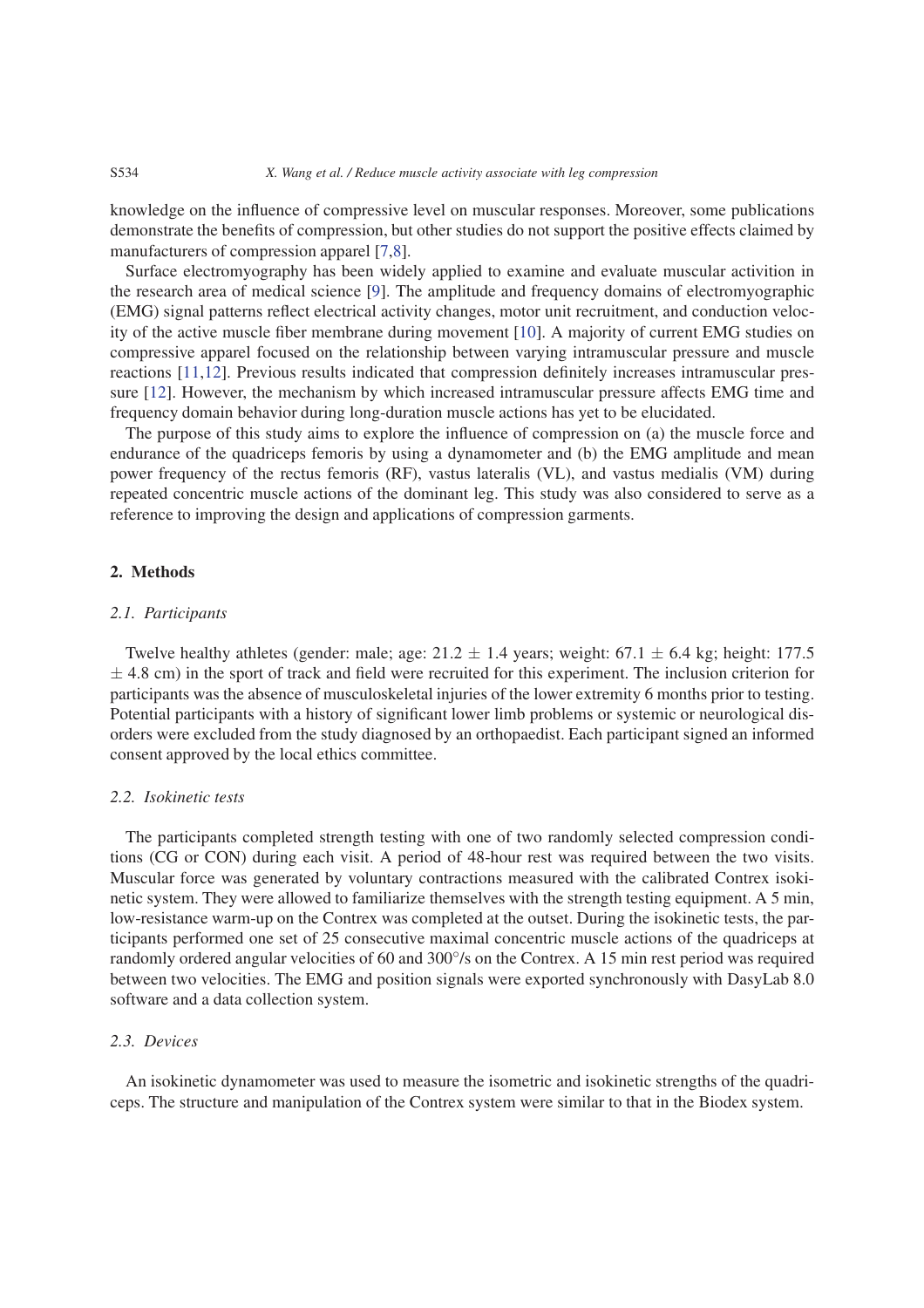The Biovision EMG system (Biovision, Wehrheim, Germany) was used to record EMG signals from the RF, VL, and VM of the dominant leg [\[13\]](#page-6-11). Disposable bipolar Ag/AgCl surface electrodes were placed on the reference positions of these muscles. EMG signals were analog processed with a double differential amplifier (bandwidth = 10–700 Hz, input impedance =  $10^{12}$  $\Omega$ , CMRR = 120 dB at 60 Hz, and gain adjustable for 1000, 2500, and 5000).

The elastic compression garment (CG) was modified through a compressive kneecap that was mainly composed of polyamide, cotton, and elastodiene. The covered area was from the thigh to just above the knee. The other compression condition was a control shorts condition (CON) with no compression at all. The order of the compression conditions was randomized by using a computerized random number generator.

#### *2.4. Signal processing*

The main parameters used to evaluate the muscle endurance of the lower extremity under two compression conditions were as follows.

Strength production (normalized by body mass) was assessed on the basis of the peak moment (PM, Nm/kg), peak power (PP, W/kg), average power for the first five repetitions (AP, W/kg), and total work (TW, J/kg) during isokinetic knee extensions. TW corresponds to all the work done throughout the 25 extensions normalized by body mass.

Endurance performance evaluation was based on the suggestion of a previous research on isokinetic strength testing; that is, the peak moment decreases with the repetition of concentric muscle actions [\[14\]](#page-6-12). Subsequently, work output and decline in moment were utilized to evaluate muscle endurance during repetitive dynamic contractions [\[15\]](#page-6-13). In the present study, a work fatigue index (WF) was chosen to reveal the decreasing trend of the peak moment across the 25 repetitions and to evaluate the anti-fatigue ability of muscle during long-duration tasks.

For EMG amplitude and frequency determination, raw signals were band-pass filtered at 10–500 Hz for EMG and then full-wave rectified [\[16\]](#page-6-14). For each of the entire 25 repetitions, the EMG amplitude (root mean square, EMG*RMS*) was calculated over the middle third of each repetition based on a total range of motion of 90◦ (a 30◦ range of motion; 0.5 s for 60◦/s and 0.1 s for 300◦/s) during the concentric phase of the knee extension movement. Meanwhile, the mean power frequency (EMG<sub>MPF</sub>) was quantified from the power spectrum of EMG signals using the Fast Fourier Transformation algorithm.

#### *2.5. Statistics*

The distribution of all dependent variables was examined using the Shapiro-Wilk test in order to make sure that their distribution did not differ significantly from normality. In addition, homogeneity of variances was tested using Levene's statistic, and not found to be significant for the variables of interest ( $p > 0.05$ ). A two-way ANOVA (2 velocities  $\times$  2 conditions) for repeated measures was used to determine significant differences between different compression conditions. Tukey's post-hoc test was performed to determine individual significant differences using SPSS 13.0 (SPSS Inc., Chicago, IL, USA). The significant level was set at  $\alpha = 0.05$ .

## 3. Results

No significant compression effect on peak moment, peak power, average power, and total work during repeated concentric muscle actions at 60 and 300◦/s (Table 1). As expected, a significant velocity change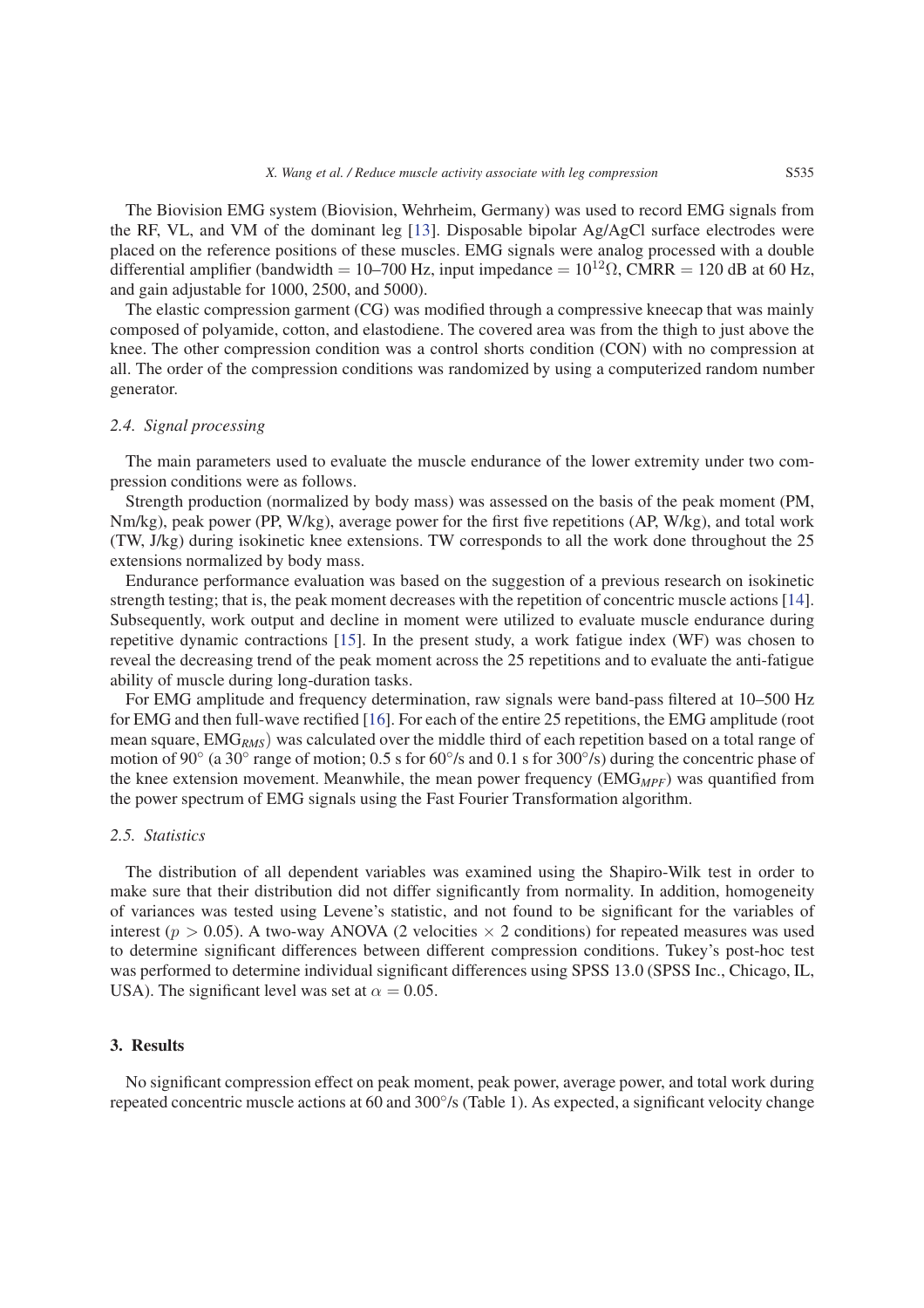Table 1 Muscle force and endurance of knee extensors during 60°/s and 300°/s of isokinetic knee extensions in compression garment (CG) and control condition (CON)

|               | $60^{\circ}/s$   |                   | $300^{\circ}/s$ |                 |
|---------------|------------------|-------------------|-----------------|-----------------|
|               | CG               | CON               | CG              | CON             |
| PM(Nm/kg)     | $2.52 + 0.33^*$  | $2.63 + 0.49^*$   | $1.88 \pm 0.36$ | $2.08 + 0.42$   |
| PP(W/kg)      | $2.63 + 0.36^*$  | $2.74 \pm 0.52^*$ | $8.50 + 1.51$   | $9.17 \pm 1.07$ |
| $AP^*$ (W/kg) | $1.50 + 0.25^*$  | $1.61 + 0.23^*$   | $3.34 \pm 0.66$ | $3.48 + 0.47$   |
| $TW^*$ (J/kg) | $45.6 \pm 8.8^*$ | $46.5 \pm 9.1^*$  | $36.5 + 7.5$    | $37.1 + 6.3$    |
| <b>WF</b>     | $23.9 + 16.1$    | $25.0 + 15.7$     | $22.6 + 16.2$   | $22.8 + 10.7$   |

 $PM =$  peak moment normalized by mass;  $PP =$  peak power normalized by mass;  $AP =$  average power for 1<sup>st</sup> five repetitions normalized by mass; TW = total work; WF = work fatigue. <sup>∗</sup>*p <* 0.05, compared with 300◦/s for the same garment group.



Fig. 1. EMG amplitude (EMG*RMS*) of the rectus femoris, vastus lateralis, and vastus medialis muscles during 60◦/s and 300◦/s of isokinetic knee extensions in compression garment (CG) and control condition (CON).

 $(p < 0.05)$  was observed for PM, PT, AP, and TW. Meanwhile, no significant differences in WF were found between CG and CON during isokinetic knee extensions.

For the entire 25 repetitions, the overall EMG<sub>RMS</sub> was significantly lower ( $p < 0.05$ ) in CG than in CON at 60 and 300◦/s (Fig. 1). In particular, post-hoc comparisons revealed that the EMG*RMS* values of the RF, VL, and VM were lower by 14.7% ( $p < 0.01$ ), 14.1% ( $p < 0.01$ ), and 12.5% ( $p < 0.05$ ) in CG than in CON at 60◦/s, respectively. Similarly, the EMG*RMS* values of the above three muscles at 300◦/s were also lower in CG than in CON ( $p < 0.05$ , Fig. 1).

The EMG<sub>MPF</sub> values of both RF and VL were significantly higher ( $p < 0.05$ ) in CG than in CON at 60◦/s (Fig. 2). By contrast, compression exerted no significant effect on the EMG*MPF* of the tested thigh muscles at 300◦/s of isokinetic knee extensions.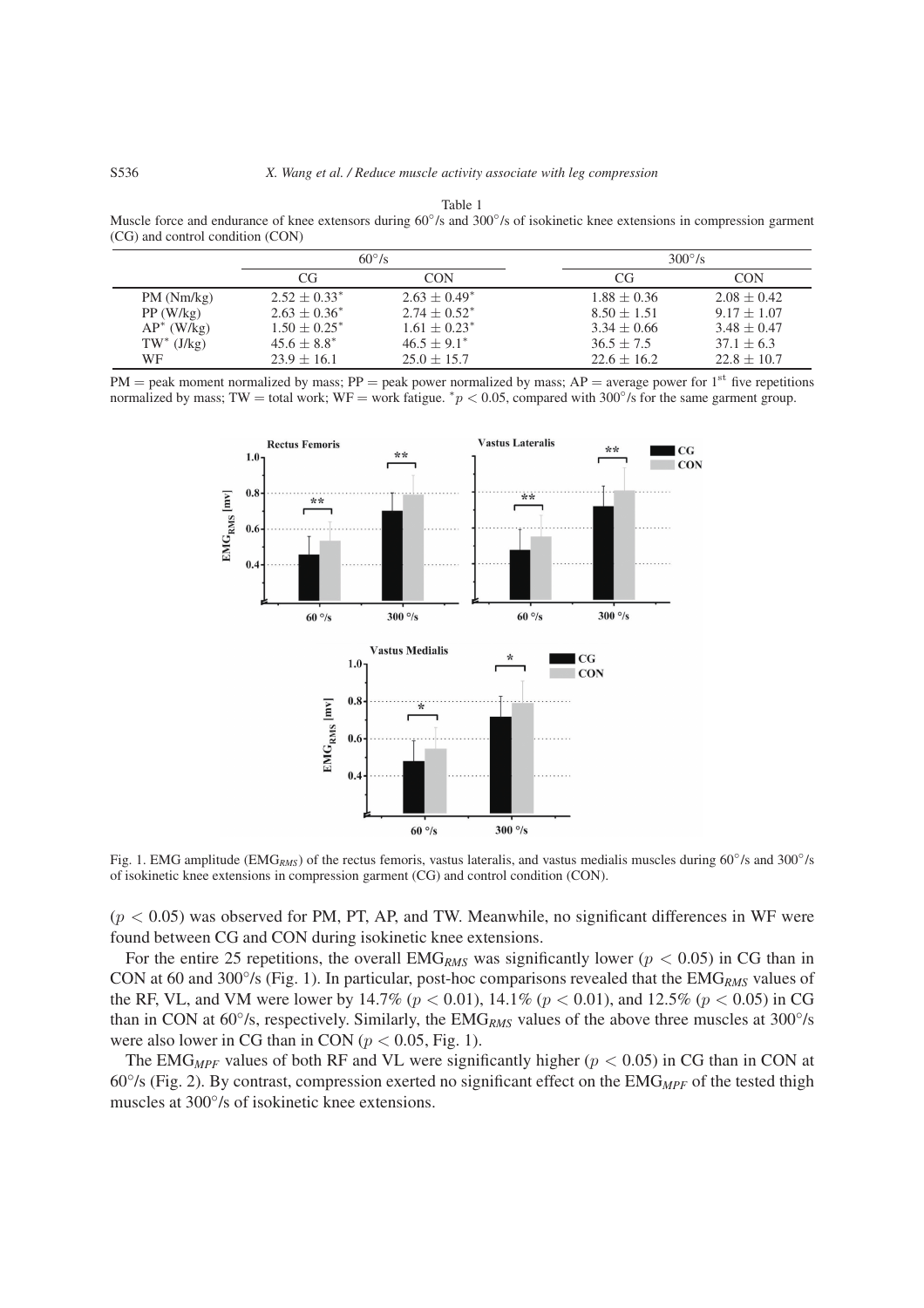

Fig. 2. EMG frequency (EMG<sub>MPF</sub>) of the rectus femoris, vastus lateralis, and vastus medialis muscles during 60<sup>°</sup>/s and 300<sup>°</sup>/s of isokinetic knee extensions in compression garment (CG) and control condition (CON).

#### 4. Discussion

The purpose of this study was to explore the influence of the changes in compression conditions on force production and muscle responses during prolonged muscle actions. We found that the compression of the lower extremity did not significantly enhance strength production in a short period. However, wearing a compression garment decreased the EMG amplitude and increased the EMG frequency. These effects can improve muscular endurance and muscle fatigue resistance during repetitive isokinetic movements.

Kraemer and colleagues [\[5](#page-6-15)[,17](#page-6-16)[–19\]](#page-6-17) systematically investigated compression garments made of Lycra<sup>®</sup> fabric and discovered that compression garments exerted less effect single maximal jump power than loose apparel. However, compressive shorts did not contribute to any additional fatigue in repetitive high-intensity exercises and were still important in soft-tissue-injury management. In the present study, we adopted 25 repeated concentric muscle actions to examine the effects of compressive garment on force output. Compression exerted no significant effects on the outcomes of the PM, PP, AP, and TW. These findings suggest that compression rendered no obvious effect on the muscle force and power (e.g., peak moment and peak power) of the quadriceps femoris in short periods during isokinetic concentric contraction. These results were in agreement with one of Kraemer's systematic researches [\[19\]](#page-6-17), which reported that compression demonstrated no significant effects on the force output, overall work, and maximum numbers of repetitions performed with the Tru-squat.

In a later study, Doan et al. [\[4\]](#page-6-3) evaluated a new generation of compressive material that was thicker and more elastic than previous fabrics. Their countermovement jump test results showed that the maximal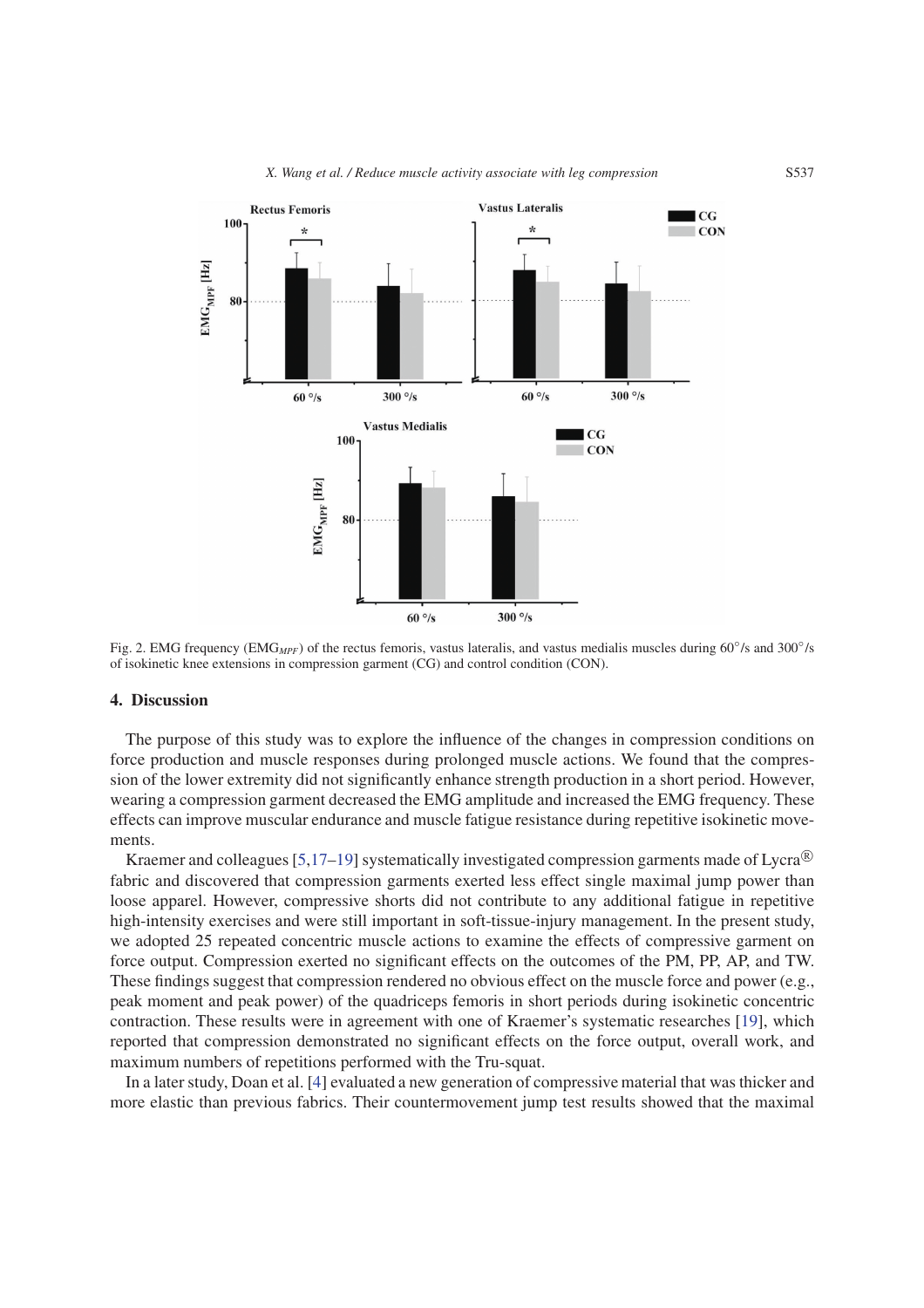jump height of the athletes in the compressive garment condition was significantly higher than that in the control condition by 2.4 cm ( $p < 0.05$ ). They also noted a significantly lower squat depth with the compression garment than with the control condition, which may indicate a larger impulse during the later stretch period of the CMJ. However, the mechanism by which compressive garments enhance performance via the influences on the function and activity of neuromuscular system remains to be elucidated. Moreover, a considerable amount of studies failed to observe similar positive effects of compression garments probably because of the different locomotor movements that were tested in different experiments and the different materials and compressive levels of compression garments [\[7,](#page-6-5)[18\]](#page-6-18). Therefore, further investigations are still warranted.

However, it is noted that local compression substantially affected the pattern of muscle involvement (amplitude and frequency) during prolonged muscle action. Specifically, during the entire 25 repetitions of knee extension at 60 and 300◦/s, the EMG amplitude exhibited a compression-related decrease, that is, EMG*RMS* significantly declined (Fig. 1) with applied local compression. Therefore, regardless of the velocity of concentric contraction, local elastic compression affected the long-term contraction responses and motor unit recruitment of the thigh muscles. In conjunction with the results of increased EMG frequency (Fig. 2) and decreased work fatigue (Table 1), local compression may, to a certain extent, exert a better positive effect on muscle fatigue than control condition. This finding agrees with a recent finding that compression helps in the recovery of mechanisms that may be involved in physiological and psychological responses [\[20\]](#page-6-19).

Generally, soft tissue vibrations are important for the energetics of locomotion because muscle activity is required to dampen these vibrations [\[21\]](#page-6-20). Previous research also mentioned that compression garments reduced soft tissue vibrations during movement [\[4,](#page-6-3)[18\]](#page-6-18). However, the exact mechanisms by which compression garments save energy and improve sport through the damping of soft tissue vibrations remain unknown. A recent investigation has revealed that compression apparel decreased muscle pre- and post-activation during running [\[22\]](#page-6-21). This observation agrees with the present results. Considering the findings of force output and work fatigue in maximal isokinetic concentric contraction, we inferred that local compression can reduce unnecessary muscle activity and recruit less motor units to maintain similar power output. These effects can potentially relive muscle fatigue in long-term exercise. However, further studies on the influence of compressive on biological feedback and neuromuscular behaviour are still required because of the restriction of isokinetic movements compared with dynamic activities.

As with all studies, the current investigation is not without limitations. First, the intra-class correlation coefficient and the standard error of measurement were not calculated to further determine the EMG reliability of each condition. This lack of measurement errors of the EMG needs to be taken into account when considering the present findings and their contributions. Additionally, it should be noted that we have only concentrated on 25 maximal concentric isokinetic muscle actions. More repetitions and contraction types in different levels of muscular forces should be involved in future research.

In summary, external leg compression did not immediately improve the muscle force of the quadriceps in healthy subjects during isokinetic knee extension movements. However, wearing compression garments reduced the EMG amplitude of the thigh muscles and increased the EMG frequency during isokinetic movements at both 60 and 300<sup>°</sup>/s. Hence, increased external pressure is associated with changes in EMG time and frequency domain behavior. These effects can improve muscle endurance and fatigue resistance during prolonged muscle actions.